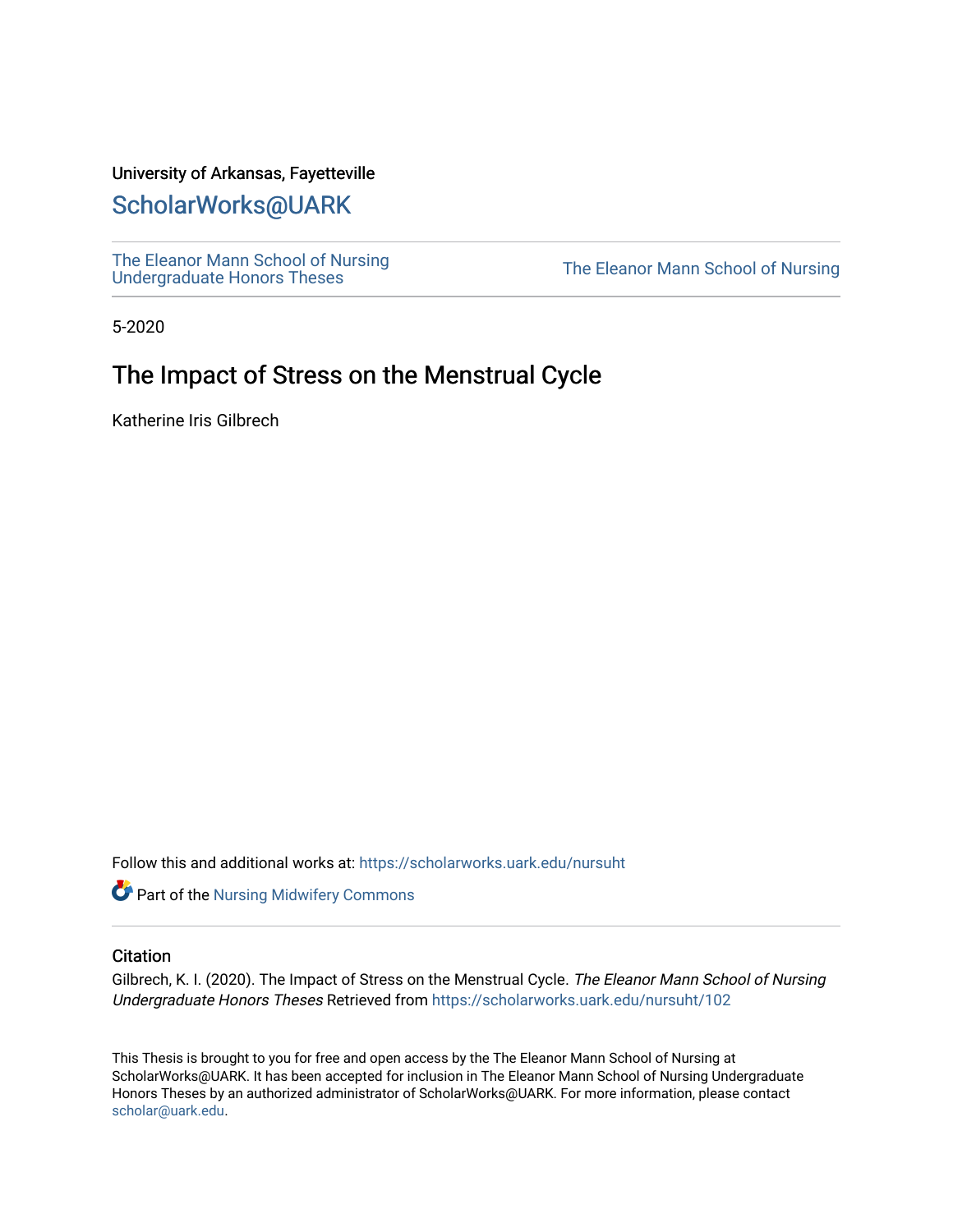The Impact of Stress on the Menstrual Cycle

Katherine Gilbrech

University of Arkansas

Dr. Ballentine and Dr. Osborne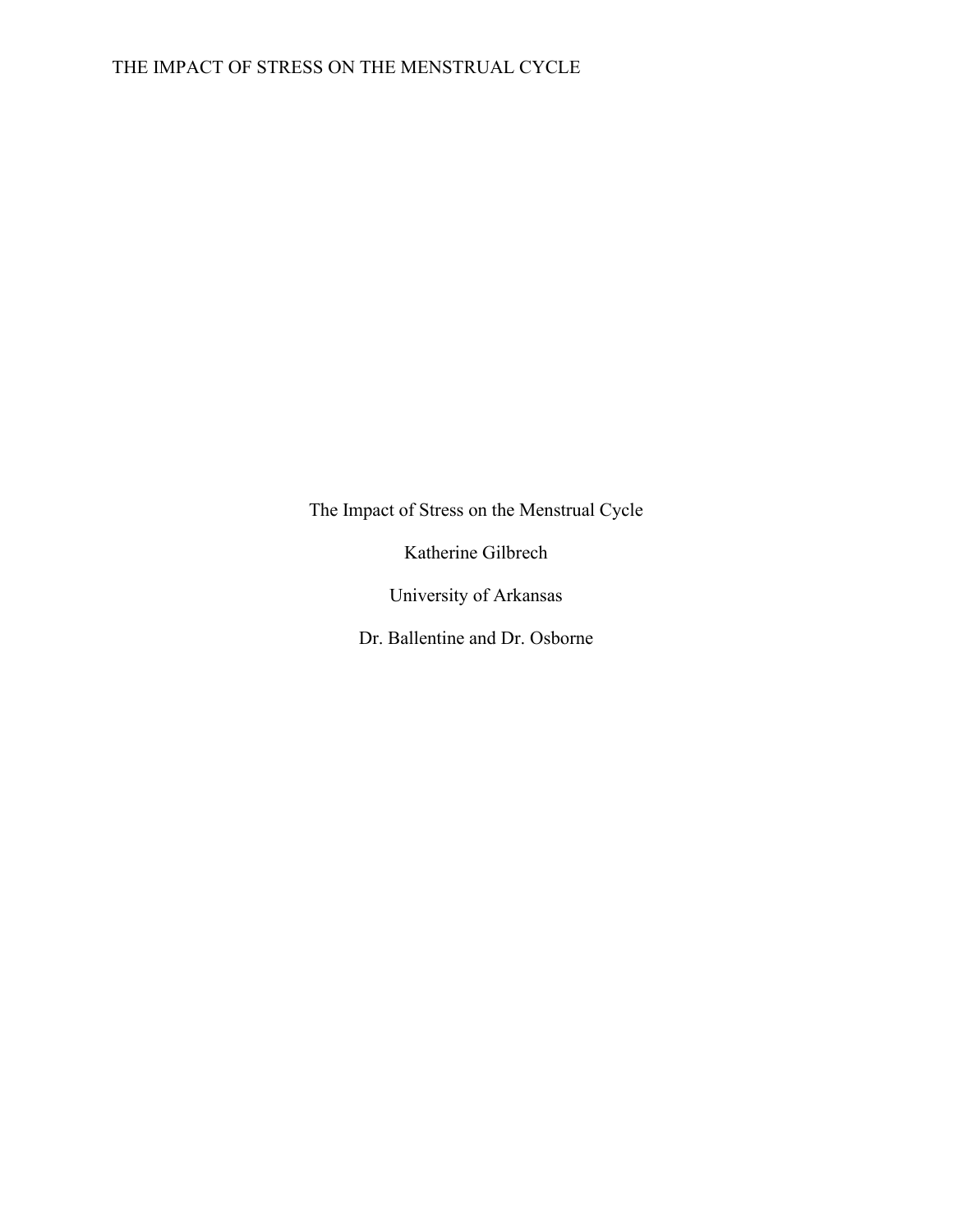The Impact of Stress on the Menstrual Cycle

## **Abstract**

#### **Background/Purpose**

Reproductive health is an important indicator of a woman's overall health; however, menstruation is often viewed negatively in modern society. Across the nation, women are suffering with issues related to hormones and menstruation. Evidence continues to surface linking high levels of stress to negative health outcomes. The purpose of this literature review is to assess the effects of stress and stress reduction of the menstrual cycle in naturally-cycling women of reproductive age.

### **Methods**

Peer-reviewed research within the past five years was selected for this review using the U.S. National Library of Medicine National Institutes of Health. A variety of search terms were used to conduct this review and inclusion criteria were: articles published in English; a clearly evident peer review process; the authors addressed stress or determinants of stress; participants for each study were of reproductive age, non-pregnant, and pre-menopausal; and the authors related stress to menstrual characteristics. Twenty-two articles were originally selected based on the inclusion criteria, but after further investigation, only ten were selected for the full review based on their focus on the desired topic.

#### **Results/Conclusion**

Stress negatively impacts various characteristics of the menstrual cycle. While women and healthcare providers may have some understanding of the negative impacts of stress on general health, they are likely unaware of the specific negative effect on menstruation. Stress reduction and the use of prescribed coping mechanisms can reduce the occurrence of morbidity resulting from the negative impact of stress on menstruation. Health practitioners should encourage healthy self-care habits and coping mechanisms in order to promote wellness and improve quality of life for women of reproductive age. Further studies should be done to determine which habits and coping mechanisms will prove most effective in improving outcomes.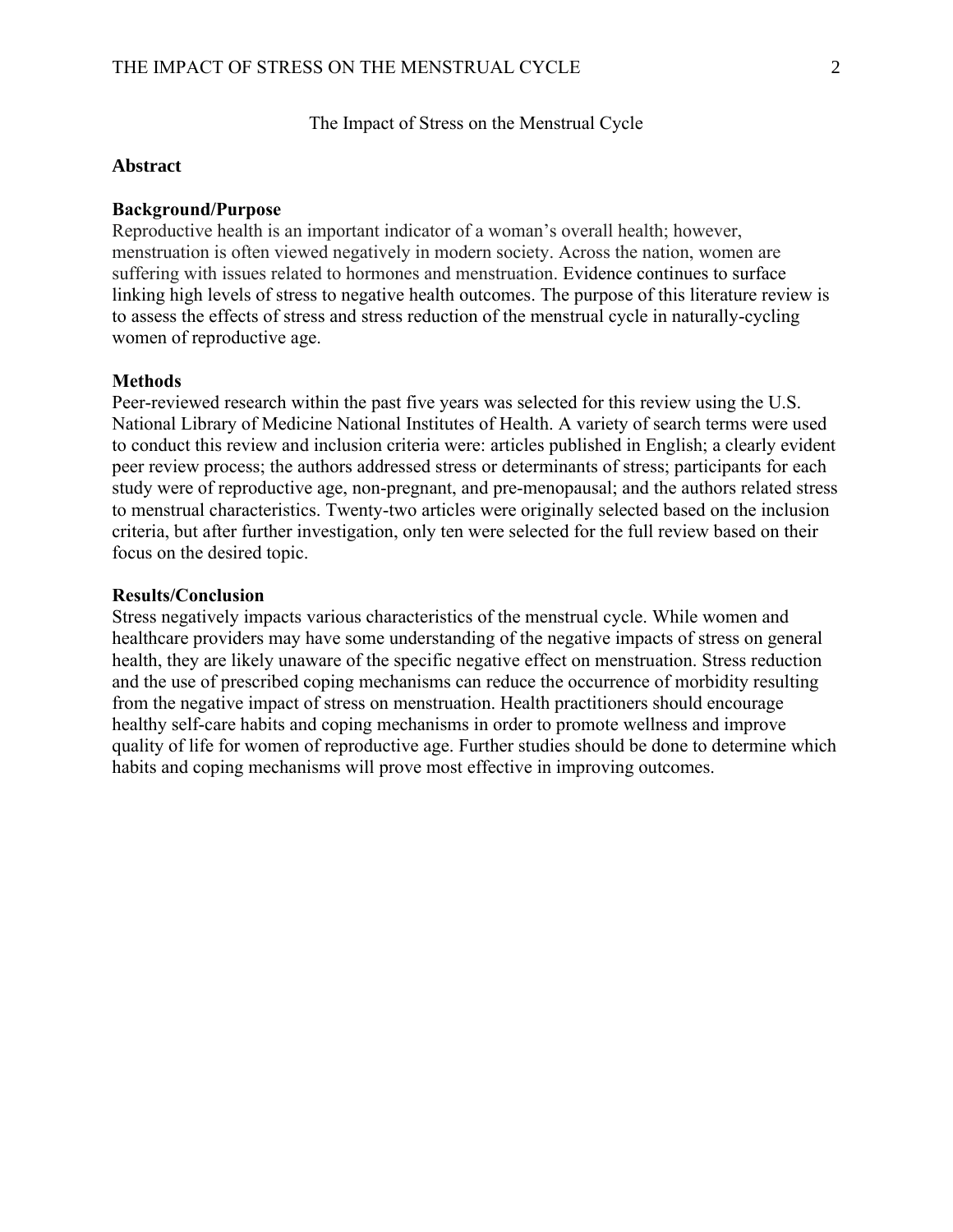The Impact of Stress on the Menstrual Cycle

# **I.Introduction**

Across the world, women are constantly suffering with issues related to hormones and menstruation. Dysmenorrhea is one of the most prevalent menstrual problems during the adolescent period and can drastically affect women's daily activities, even causing some women to become bed-ridden (Rafique & Al-Sheikh, 2018). Not only do issues regarding menstruation cause discomfort for women, menstrual disturbances have been associated with adverse health outcomes, including increased risks for coronary heart disease, type 2 diabetes mellitus, and cardiometabolic disease (Nillni et al., 2018).

The menstrual cycle is a very important indicator of a woman's overall health though it is often overlooked by many health practitioners. Often times, blame gets placed on hormones and menstruation when women are nearing that time of the month. Cramps, bloating, and breast tenderness are only a few of the many complaints used daily by women describing symptoms that occur as a result of menarche. Some women suffer with menstrual irregularity, while others complain of long cycles with heavy bleeding. Menarche varies drastically from person-to-person.

Evidence continues to surface linking high levels of stress to negative health outcomes. Stress can cause or exacerbate major health issues, including cardiovascular disease, obesity, sexual dysfunction, gastrointestinal problems and mental health conditions. The purpose of this literature review is to assess the effects of stress and stress reduction of the menstrual cycle in naturally-cycling women of reproductive age. There is a gap in the current literature involving cortisol and its relation to menstruation, warranting further exploration of this topic. Subjective data from participant surveys has been primarily used to evaluate the effects of stress on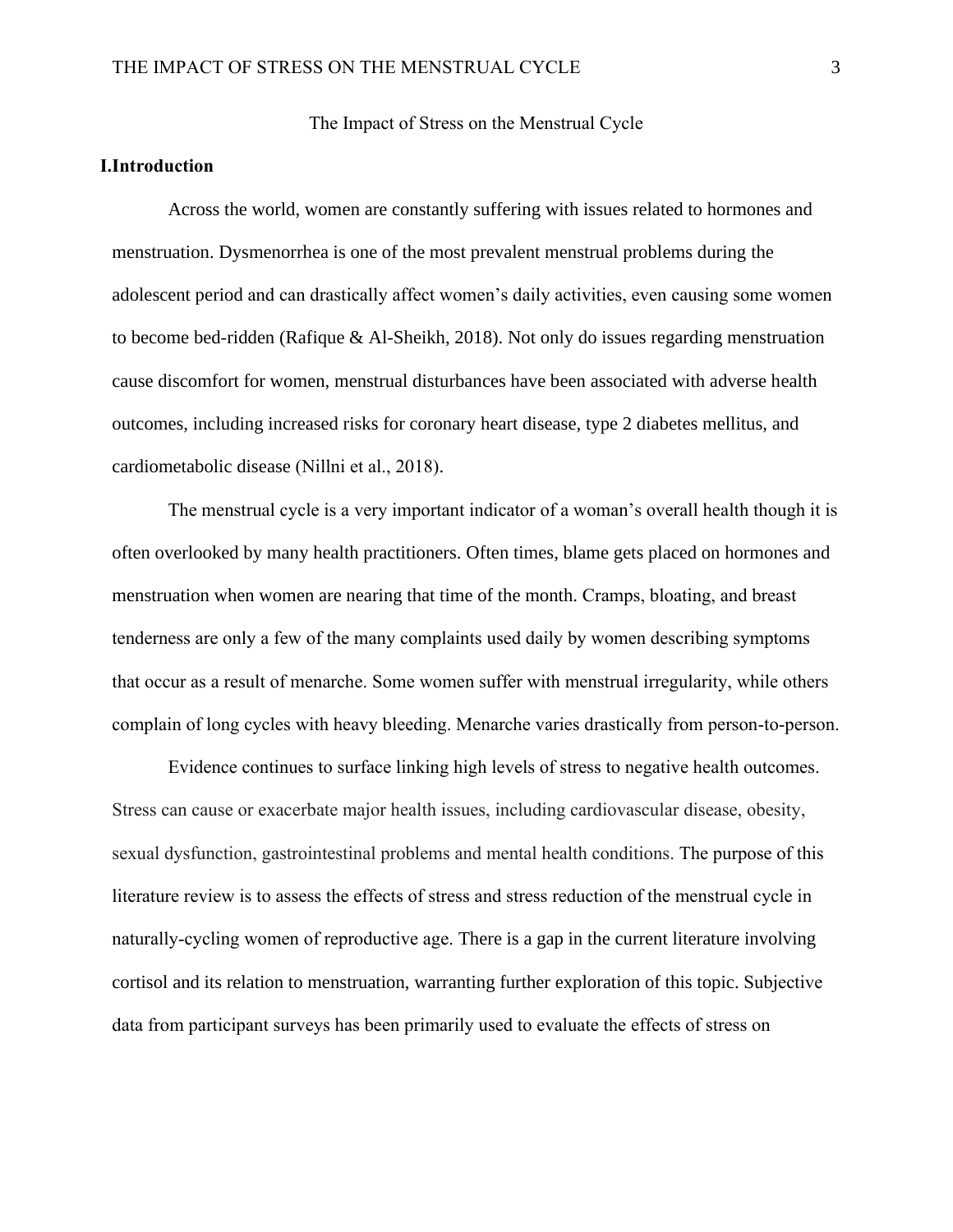menarche, therefore, additional research involving cortisol and other hormone levels is necessary in order to create a stronger case for this discussion.

## **II. Methods**

Research was conducted through the U.S. National Library of Medicine National Institutes of Health on PubMed.gov or National Center for Biotechnology Information. A wide variety of terms were used to search for appropriate articles. The keywords used for the search include: (a) menstruation, (b) menstrual cycle, (c) menarche, (d) premenstrual dysphoric disorder, (e) premenstrual syndrome, (f) stress, (g) perceived stress, (h) psychological stress, and (i) cortisol. Boolean phases such as "and" and "or" were used in the advance search tabs to connect each keyword and refine the results. Boolean phrases included in this literature search included: (a) menstruation OR menstrual cycle OR menarche AND perceived stress, (b) menstruation OR menstrual cycle OR menarche AND cortisol, (c) menstruation OR menstrual cycle OR menarche AND psychological stress, (d) menstruation OR menstrual cycle OR menarche AND stress, and (e) premenstrual syndrome AND stress. Articles considered for this review were produced within the past five years (2014-2019) to ensure that the most recent evidence is utilized. A search for historical, relevant data was also considered for inclusion. Articles from this search were then assessed for inclusion. Inclusion criteria were articles published in English; a clearly evident peer review process; the authors addressed stress or determinants of stress; participants for each study were of reproductive age, non-pregnant, and pre-menopausal; and the authors related stress to menstrual characteristics. Exclusion criteria was also determined based on the issue being address. Exclusion criteria included: languages other than English and non-peer reviewed articles. Twenty-two articles were originally selected based on the inclusion criteria, but after further investigation, only ten were selected for the full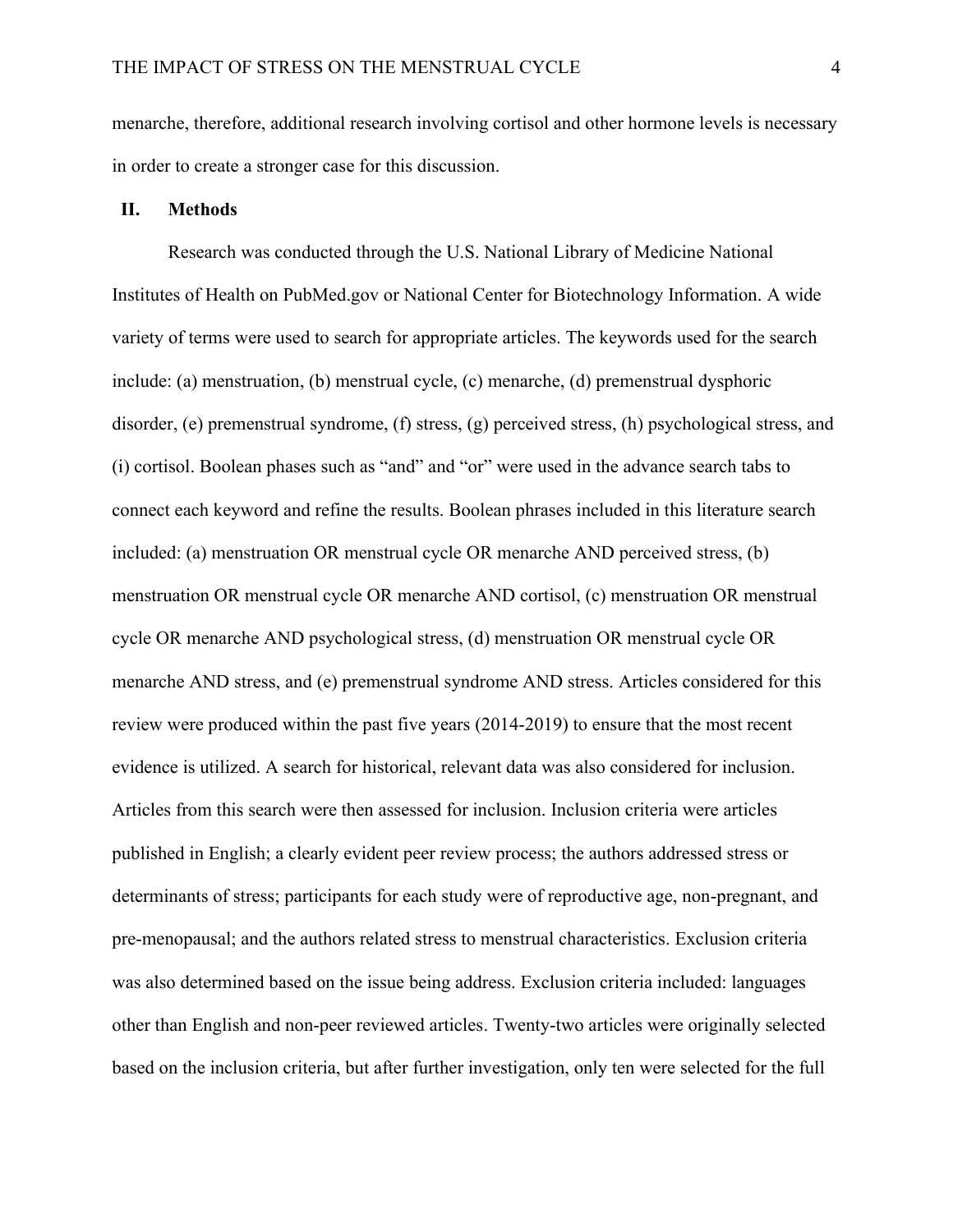review based on their focus on the desired topic. Several articles met the criteria for the research conducted but were not chosen to include due to the information provided. For example, "Estradiol Levels Modulate Brain Activity and Negative Responses to Psychosocial Stress across the Menstrual Cycle" is a study that examined the effect of estradiol levels across the menstrual cycle on both the brain activity and behavioral response to a laboratory-based model of psychosocial stress (Albert et al., 2015). This article was not found to be appropriate for this review because the authors focused on menstrual cycle effects as the determinant of psychosocial stress, rather than vice versa. Nevertheless, this article supports the correlation between stress and menstruation. Another article excluded from this review is "Characteristics of Perceived Stress and Salivary Levels of Secretory Immunoglobulin A and Cortisol in Japanese Women with Premenstrual Syndrome" due to the focus on S-IgA, rather than stress as a whole (Watanabe & Shirakawa et al., 2015). "The role of emotion regulation in the experience of menstrual symptoms and perceived control over anxiety related events across the menstrual cycle" involved a small sample size and focused predominantly on emotion regulation rather than stress (Manikandan et al., 2016).

## **III.Results**

After sifting through a large number of articles related to the menstrual cycle and significant factors, ten articles were chosen as applicable to the topic being researched. All of the articles included research from various studies and surveys that utilized detailed questionnaires involving lifestyle, menstrual cycle characteristics, and health history. Many of the articles incorporated the Perceived Stress Scale into their study to examine the thoughts and feelings of participants. Bae et al. (2018) conducted a prospective cohort study that involved data collected from the Korean National Health and Nutrition Examination Survey. The authors investigated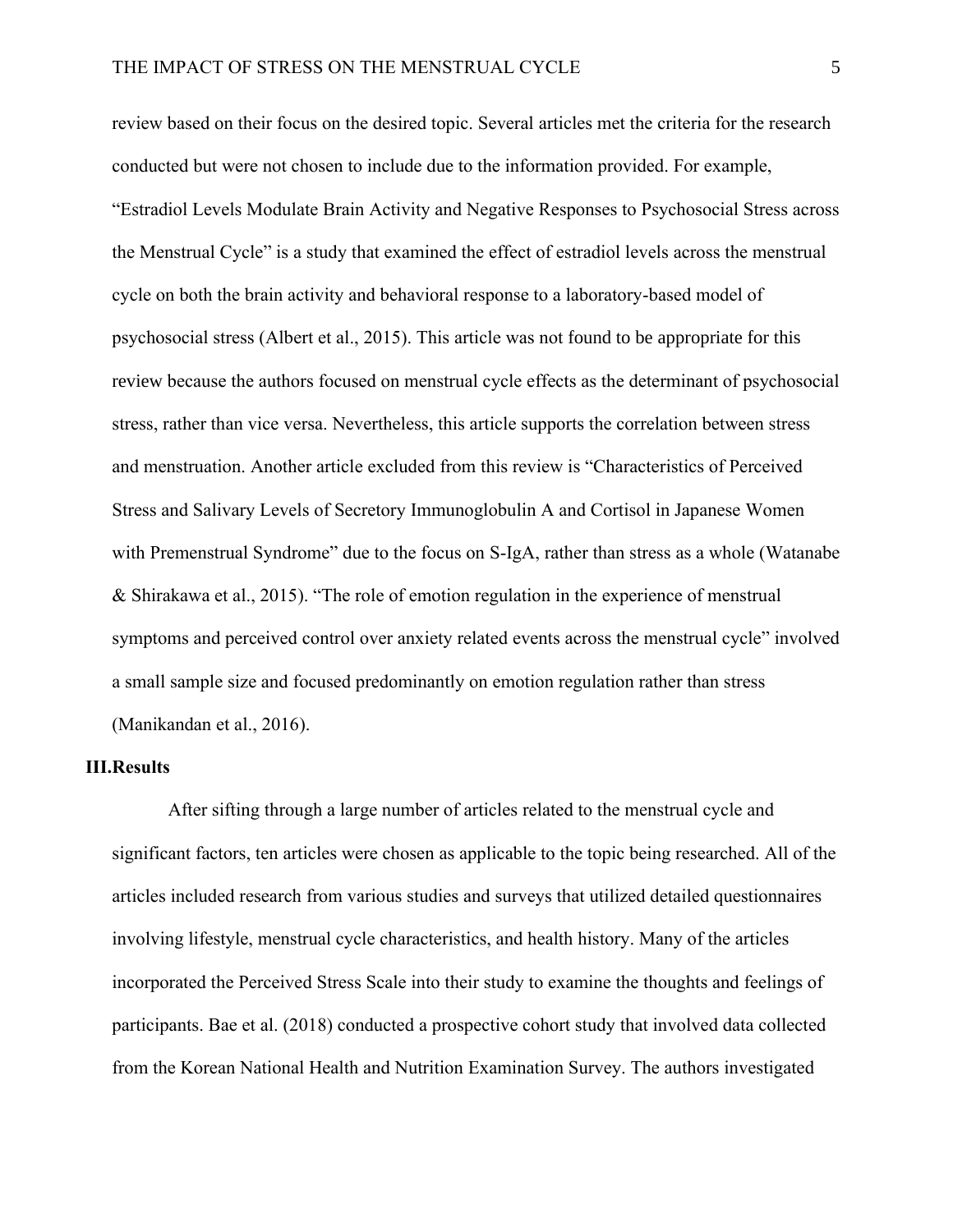modifiable risk factors related to the menstrual cycle and concluded that high levels of perceived stress and chronic stress levels were associated with high probability of menstrual cycle irregularity (Bae et al., 2018). Nillni et al. (2018) examined the influence of not only perceived stress on menstrual cycle regularity and length, but also depressive symptoms and psychotropic medication. Utilizing a prospective cohort study methodology, the authors found that women with that women with severe depressive symptoms had an 80% greater prevalence of cycle irregularity than women without these symptoms; it also reiterated the prevalence of cycle irregularity with high levels of perceived stress (Nillni et al., 2018). Researchers at Abdulrahman Bin Faisal University surveyed seven hundred and thirty-eight young female students studying health sciences through an anonymous questionnaire. This cross-sectional study found strong positive correlations between stress and various menstrual irregularities, including amenorrhea, dysmenorrhea, and premenstrual syndrome (Rafique & Al-Sheikh, 2018). Schlep et al. (2015) surveyed healthy, premenopausal women and followed them for two menstrual cycles. The data revealed that high levels of stress affect various hormone levels, leading to a significant impact on menstrual cycle parameters, including ovulatory function (Schliep et al., 2015). Another article that was included in this study involved a cross-sectional survey conducted in China where participants were asked to complete a questionnaire consisting of rating scales and close ended questions. Once again, the data established a relationship between menstrual irregularities and high stress levels (Ansong et al., 2019). The findings from Mohebii et al. (2017) found that high levels of stress contributed showed high levels of stress contributing to menstrual irregularity, but also that appropriate lifestyle can reduce the severity of the symptoms (Mohebbi et al., 2017). These findings serve as evidence that not only do stress levels contribute to menstrual problems, but that reversal of some of these issues is possible through lifestyle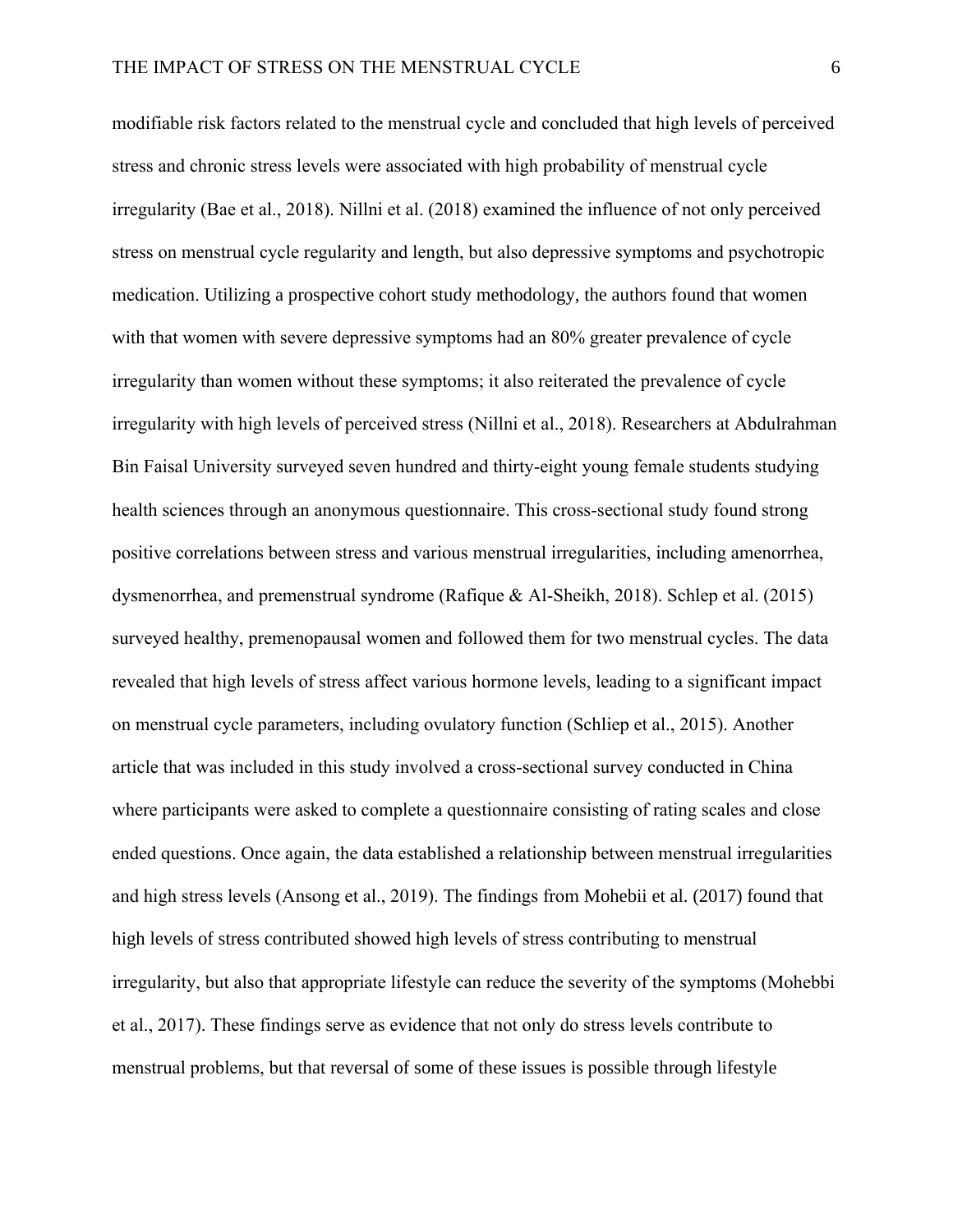modifications. Mohib et al. (2018) utilized a detailed questionnaire as well, but instead investigated the existence, knowledge, and attitude of female students towards premenstrual syndrome. The authors found the same conclusions relating stress and menstruation, and also how the majority (77.5%) of women believed that PMS was a significant issue in their life (Mohib et al., 2018). Using a case control study format, Fernández et al. (2019) found a strong a strong association between psychological factors including perceived stress, but also neuroticism and coping strategies in relation to the occurrence of PMS/PMDD (Fernández et al., 2019). Bavil et al. (2016) analyzed results from a descriptive-comparative study and concluded that moderate and high levels of stress were more prevalent in the group with dysmenorrhea, specifically occupational stress (Bavil et al., 2016). It also concluded that appropriate lifestyle changes and reduction in stress levels can reduce the severity of dysmenorrhea. Helwa et al. (2018) involved a detailed questionnaire as the method of data collection. The authors aimed at determining the prevalence of dysmenorrhea in university students and concluded a very high prevalence of dysmenorrhea among students under a lot of academic pressure, such as medical and nursing students (Helwa et al., 2018). Although there were limitations in several of these studies, each provided significant evidence in support of the theory that stress can impact the menstrual cycle, specifically in its regularity and severity of symptoms.

### **IV.Discussion**

Review of the available evidence yielded several significant findings. Based on the literature reviewed, a strong correlation exists between stress and issues related to menstruation. First, high levels of perceived stress are associated with a high probability of menstrual irregularity (Nillni et al., 2018; Bae et al., 2018; Rafique & Al-Sheikh, 2018). The physiological mechanism responsible for irregular menstruation and amenorrhea is unknown but could be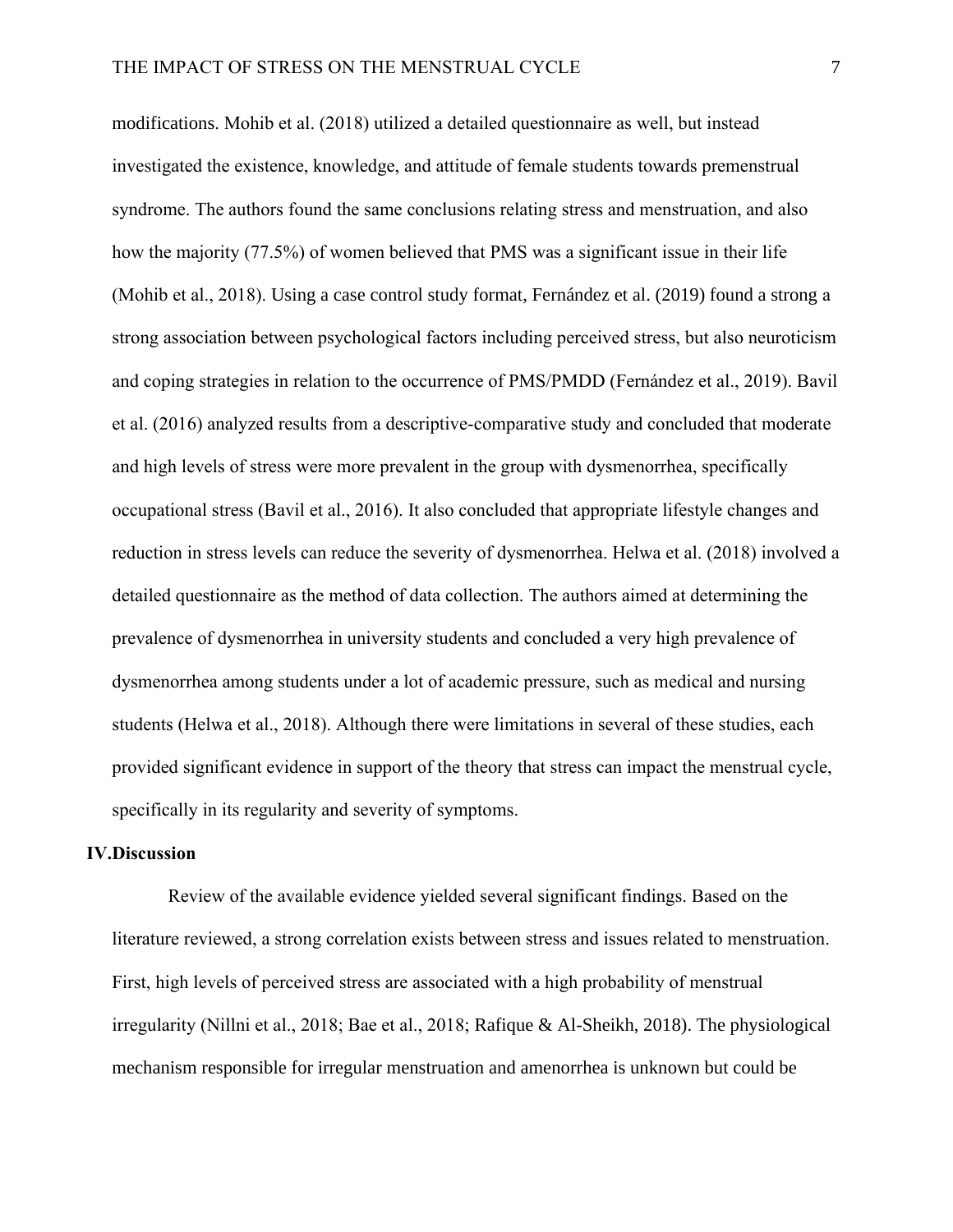related to the prolonged activation of the hypothalamic-pituitary adrenal axis by stress, altering hormonal profiles and disrupting normal ovulation and menstruation (Rafique & Al-Sheikh, 2018). Schliep et al. (2016) found that high daily stress was associated with lower total and free E2, LH, luteal progesterone, higher FSH concentrations, and increased chances of sporadic anovulation in comparison with low stress (Schliep et al., 2016). Although further research should be conducted to determine the physiologic cause of menstrual irregularity, the data analyzed in this review was consistent with the theory that high stress is associated with menstrual irregularity.

Evidence also suggests that high levels of stress are associated with increased negative cycle symptoms. Many researchers concluded that increases in the severity of PMS symptoms were positively and significantly correlated with increases in stress score, as well as participants reporting that PMS symptoms were exacerbated by stress (Mohebbi, et al., 2017; Mohib, et al., 2018; Fernández et al., 2019). Stress causes anxiety and creates mental pressures that exacerbate dysmenorrhea (Bavil et al., 2016). Once again, the physiologic mechanism is unknown, but theorized to be related to the complex interactions of hormonal, neural, and behavioral factors associated with PMS (Fernández et al., 2019). When the corticotrophin-releasing hormone system is activated as a physiological response to stress, menstrual function can be consequently disrupted (Ansong et al., 2019).

Lastly, stress reduction techniques and coping mechanisms correlate to an improvement in the severity of symptoms related to menstruation (Bavil et al., 2016; Fernández et al., 2019; Helwa et al., 2018; Mohebbi et al., 2017; Mohib et al., 2018; Rafique & Al-Sheikh, 2018). Appropriate lifestyle modifications, including self-care and reduction in stress levels, can be utilized to avoid symptoms of premenstrual syndrome and reduce severity of pain associated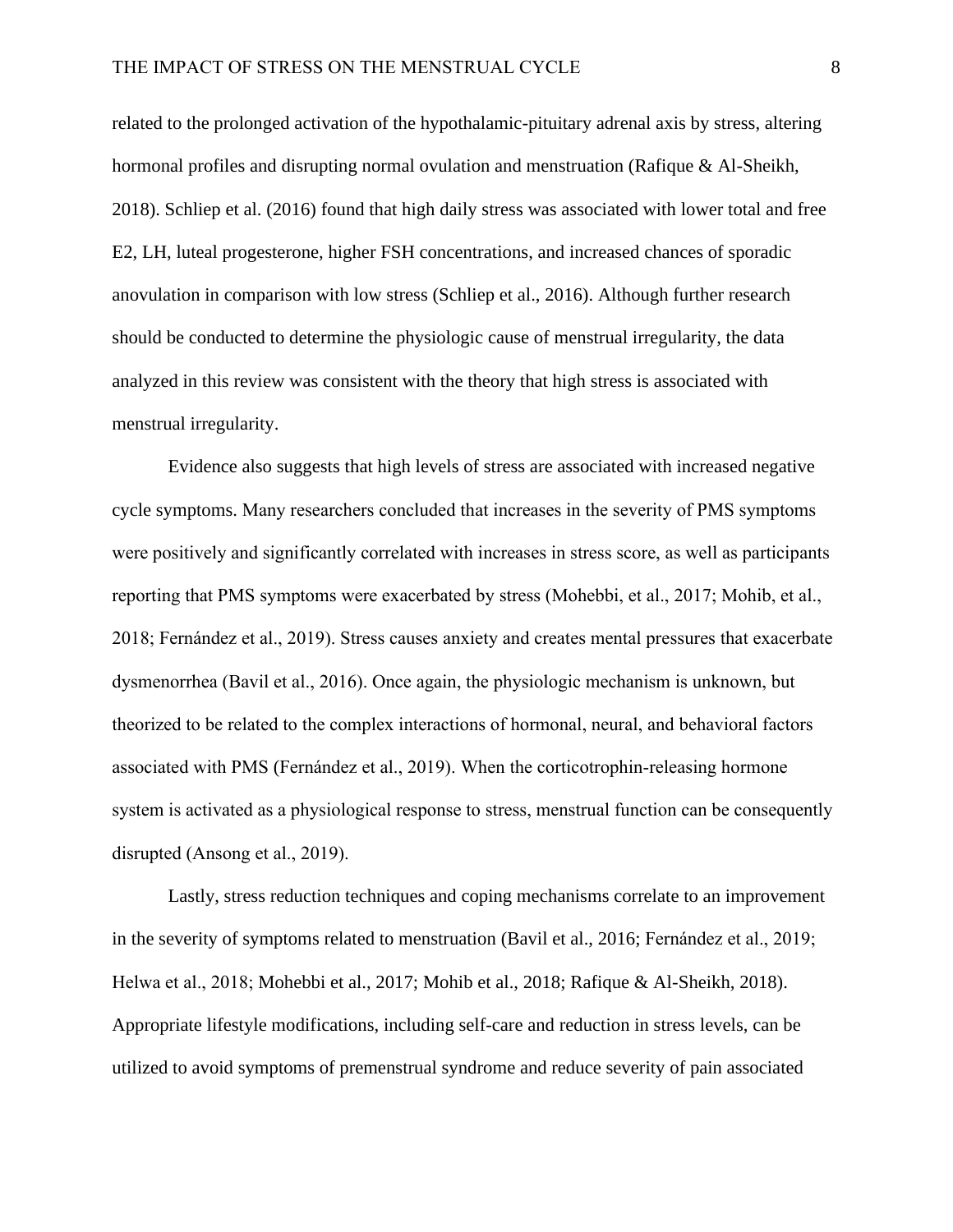with dysmenorrhea. As stated previously, stress inhibits the release of follicle-stimulating hormone and luteinizing hormone, impairing the development of the follicle and altering progesterone synthesis. Other stress hormones, such as adrenaline and cortisol, also influence the synthesis of prostaglandin and the binding in the myometrium, which may explain the role of stress in dysmenorrhea (Ansong et al., 2019). Avoiding the stressors that trigger this activation allow the body to release appropriate levels of hormones and develop follicles that promote menstrual regularity.

Although the data conducted for each study analyzed in this review varied slightly, the results were conclusive to the issue being addressed. Many of the researchers evaluated perceived stress levels along with an assessment of menstrual cycle characteristics, coming to very similar conclusions in that high perceived stress levels are associated with irregular menstrual cycles and severe menstrual symptoms. Multiple researchers also addressed how menstrual disorders are decreasing many women's quality of life.

### **V.Limitations**

Several limitations became evident during the literature review. First, many of the articles utilized in this review consisted of other literature reviews, questionnaires, and surveys. The subjective nature of questionnaires and surveys presents an issue as to the validity of the data. Although limitations and barriers were addressed by each of the authors, involvement of both objective and subjective data would provide stronger evidence. The original focus of this literature review was to involve cortisol levels and its correlation with menstruation, however little research has been conducted involving this data. There is major gap in the current reproductive literature, warranting further research to explore.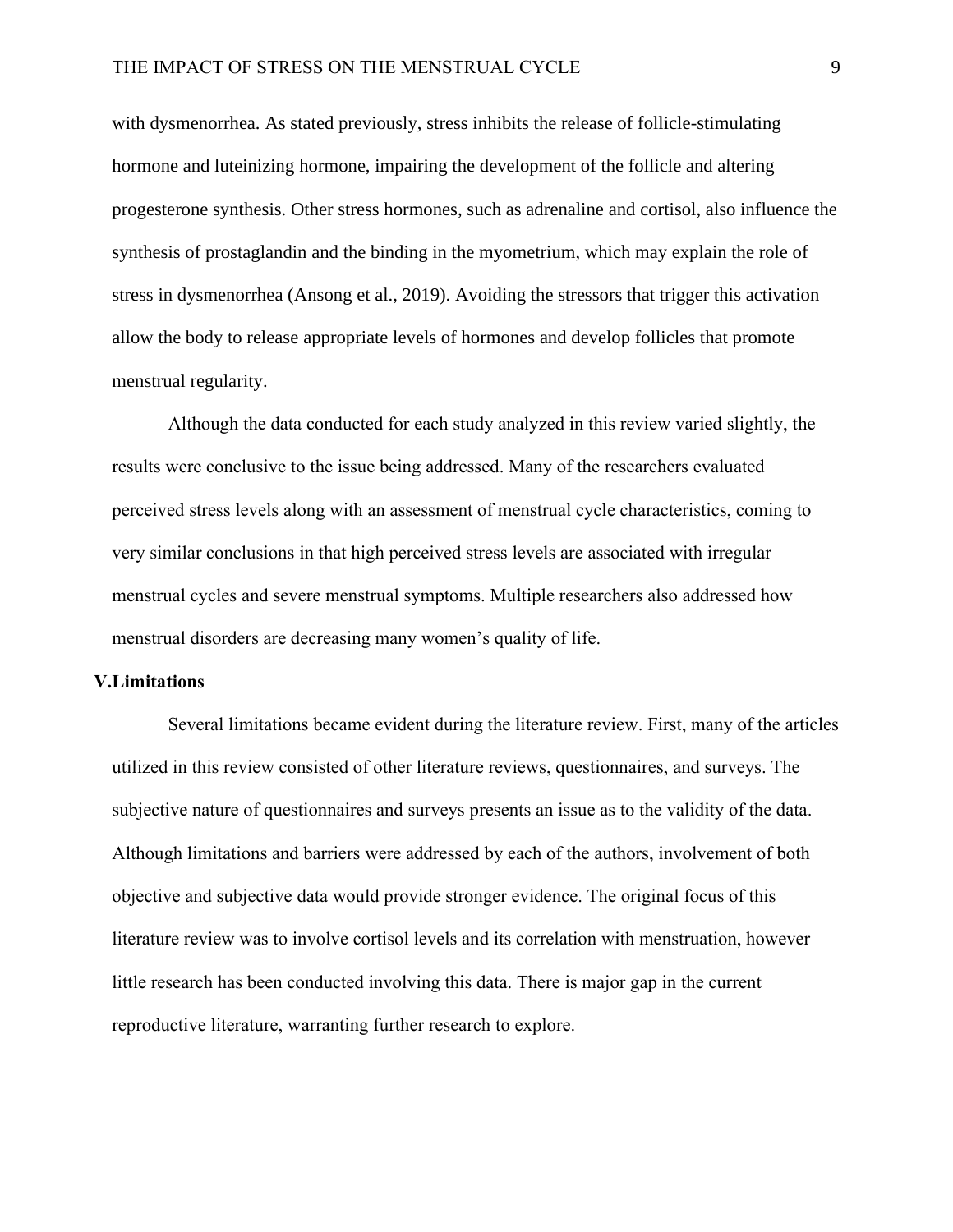Another limitation of this review was that few of the studies analyzed were conducted in the United States (U.S.). This is not an issue involving the validity of the research, but it makes it harder to implement in the U.S. due to the difference in health care systems. Primary prevention is current gap in our nation's healthcare, making it more difficult to implement these practices in healthcare organizations and communities across the United States. This review provides sufficient data for providers to consider the implementation of a more holistic viewpoint when treating women's health conditions.

The last limitation of this review was the common theme of cross-sectional surveys as the current research of stress and its impact on the menstrual cycle. Although the outcomes were analyzed to create new research and theories, these surveys were not able to analyze the behavior over a period of time and the timing was not guaranteed to be representative. Once again, this does not present a threat to the data, because the data found was consistent and reliable. The limitations of this review overall were based on the lack of data surrounding menstruation concerns and presents implications for more research to be conducted in this area.

### **VI.Implication for Practice**

Overall, these findings reinforce the need for practitioners to conduct comprehensive health histories when treating people in all stages of life. It is important that the patients' concerns are always addressed in order provide the best treatment as possible. Often times, the business of health care can cause practitioners to neglect or overlook lifestyle related to the health of an individual. In order to provide the best quality care and lower overall health care costs across the nation, it is vital that healthcare professionals look at all aspects of an individual's life and provide holistic care. Encouraging healthy self-care habits and coping mechanisms could significantly impact and potentially improve symptoms related to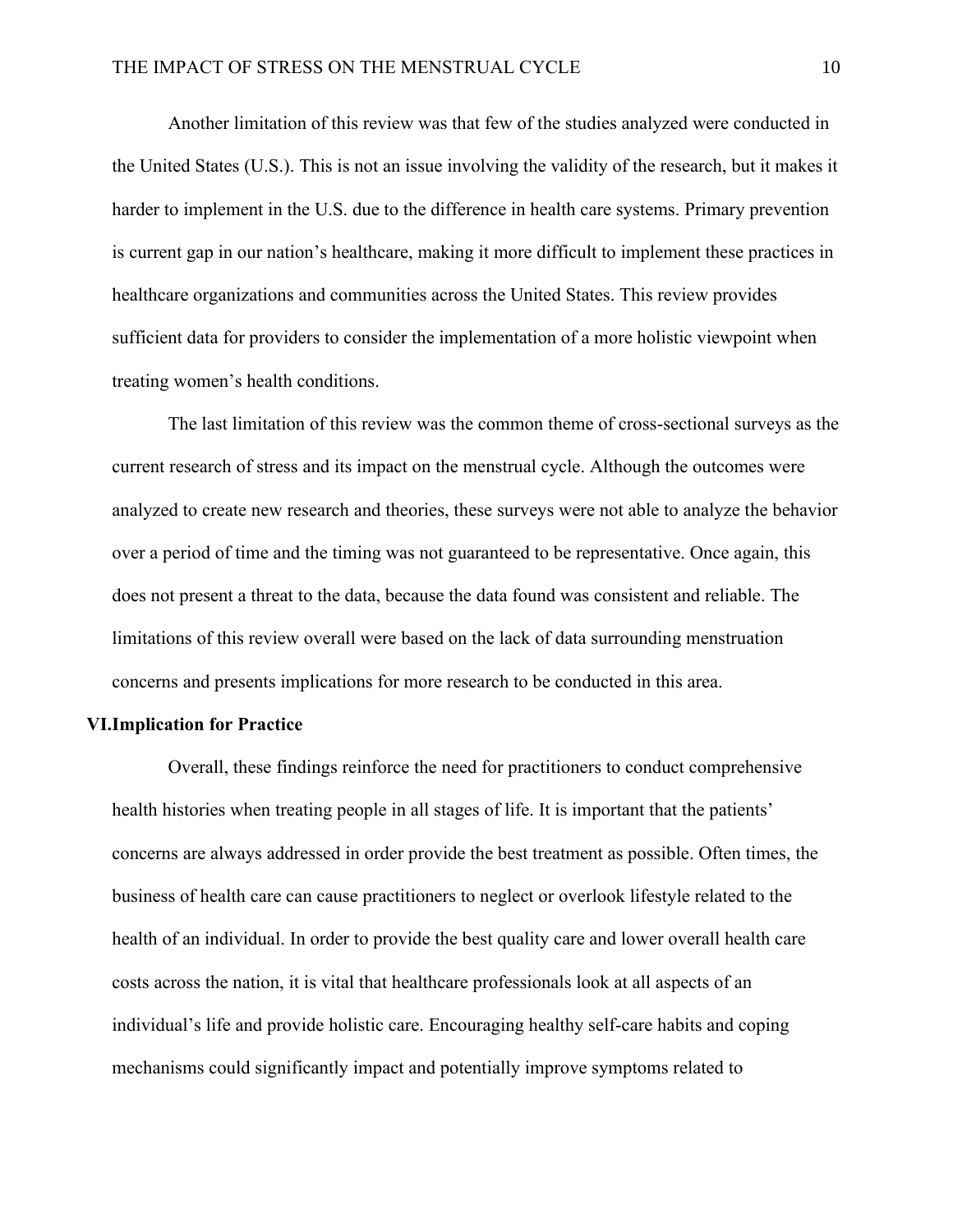reproductive health. Lifestyle and stress have a key impact on quality of life, and in order to maintain adequate health, managing lifestyle factors must be a focus. To prevent and reduce the incidence of primary dysmenorrhea, knowledge and awareness should be raised in young women through proper lifestyle education and health promotion (Bavil, et al, 2016).

# **VII.Conclusion**

Menstrual disorders are pervasive among young women and can severely impact quality of life. Although further research should be conducted, this review is a resource to support that high levels of stress are associated with cycle irregularity and increased severity of symptoms associated with menstruation. Techniques to reduce stress have also been shown to improve the severity of PMS/PMDD symptoms and dysmenorrhea. In order improve the quality of life of many women struggling with these symptoms, women should be educated on the positive impact lifestyle modifications can produce.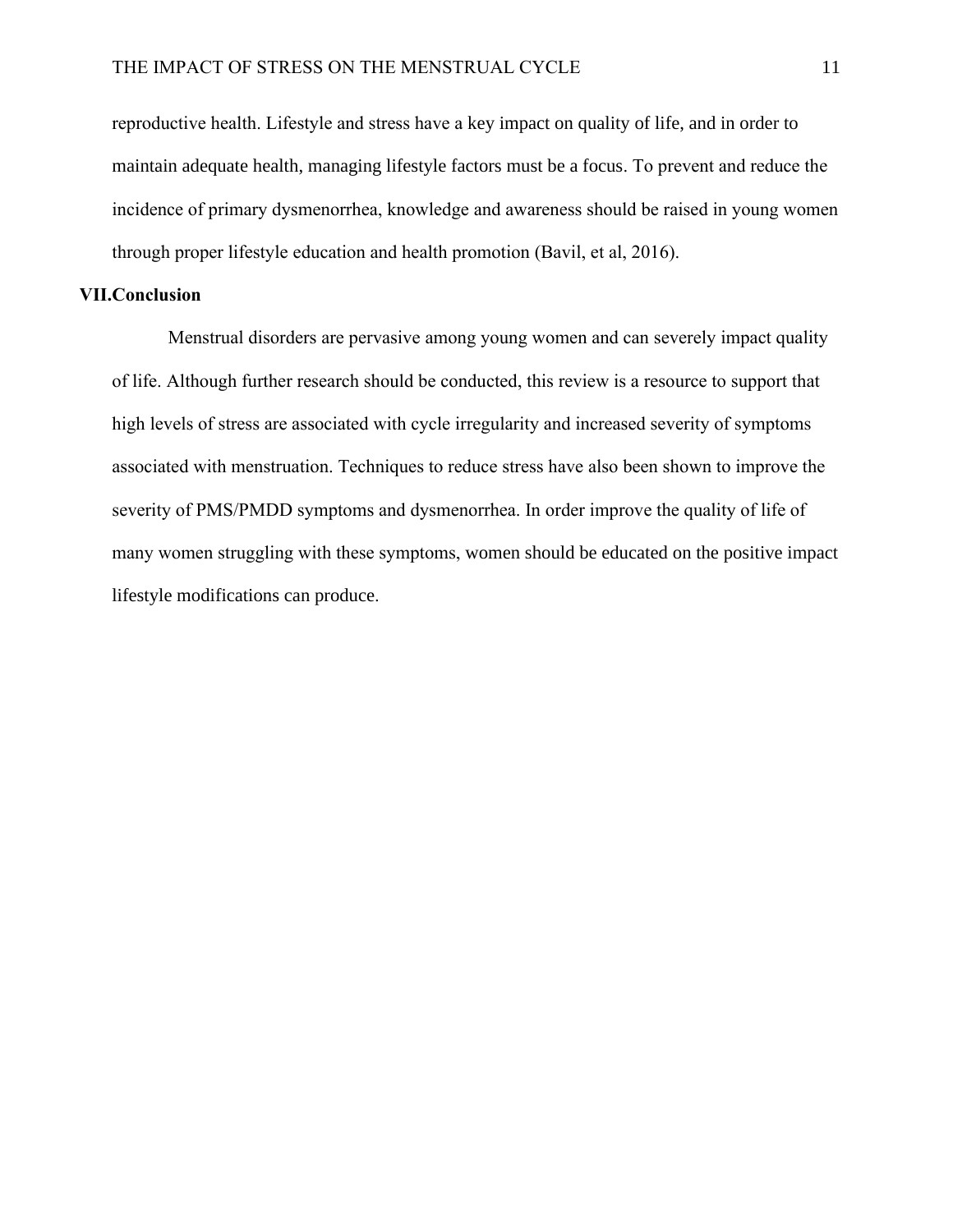### References

- Albert, K., Pruessner, J., & Newhouse, P. (2015). Estradiol levels modulate brain activity and negative responses to psychosocial stress across the menstrual cycle. *Psychoneuroendocrinology*, *59*, 14–24. https://doi.org/10.1016/j.psyneuen.2015.04.022
- Ansong, E., Arhin, S., Cai, Y., Xu, X., & Wu, X. (2019). Menstrual characteristics, disorders and associated risk factors among female international students in Zhejiang Province, China: a cross-sectional survey. *BMC Women's Health*, *19*(35). https://doi.org/10.1186/s12905- 019-0730-5
- Bae, J., Park, S., & Kwon, J. (2018). Factors associated with menstrual cycle irregularity and menopause. *BMC Women's Health*, *18*(36). https://doi.org/10.1186/s12905-018-0528-x
- Bavil, D., Dolatian, M., Mahmoodi, Z., & Baghban, A. (2016). Comparison of lifestyles of young women with and without primary dysmenorrhea. *Electronic Physician*, *8*(3), 2107–2114. https://doi.org/10.19082/2107
- Fernández, M., Regueira-Méndez, C., & Takkouche, B. (2019). Psychological factors and premenstrual syndrome: A Spanish case-control study. *Plos One*, *14*(3). https://doi.org/10.1371/journal.pone.0212557
- Helwa, H., Mitaeb, A., Al-Hamshri, S., & Sweileh, W. (2018). Prevalence of dysmenorrhea and predictors of its pain intensity among Palestinian female university students. *BMC Women's Health*, *18*(1). https://doi.org/10.1186/s12905-018-0516-1
- Manikandan, S., Nillni, Y. I., Zvolensky, M. J., Rohan, K. J., Carkeek, K. R., & Leyro, T. M. (2016). The role of emotion regulation in the experience of menstrual symptoms and